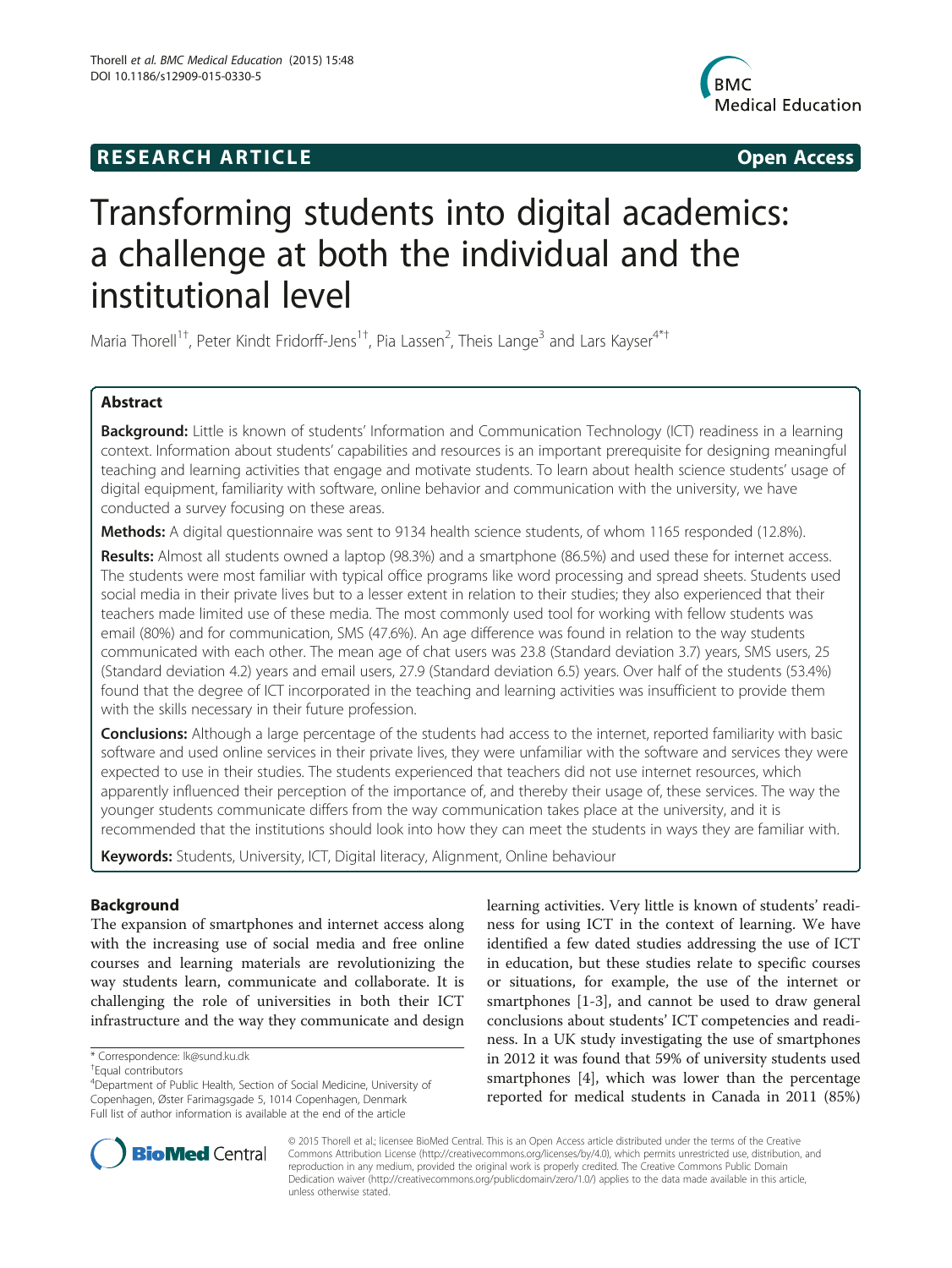[[5\]](#page-9-0). One report from 2013 describes the use of social media and the internet in general among international students. Here it was found that social media were used by most students and laptops were the most widely used devices to access the internet [[6\]](#page-9-0). A previous study from the Faculty of Health and Medical Sciences at the University of Copenhagen (UCPH) has demonstrated that students' motivation to use digital services, such as a histology database, is related to how teachers integrate these services into their courses [\[7](#page-9-0)]. This demonstrates the importance of the teaching and learning context.

Teachers' digital readiness may influence how they design educational activities in a way that engages and motivates the students. It might be assumed that since teachers generally belong to an older generation than the students, they may be considered immigrants to and not natives of the digital universe. Yet a study from Aarhus University, Denmark [[8\]](#page-9-0) has shown that while there are differences they may not be so great that they create a gap between teachers and students; the authors of that study recommend pursuing the investigation further.

When designing curricula and courses, it is important to know what can be expected from students studying in traditional classroom environments with respect to capabilities and resources. This information is also an important prerequisite for designing meaningful teaching and learning activities that engage and motivate students without imposing digital barriers or appearing too simplistic.

Most of the current students at UCPH were born in the late 80s and early 90s, and were therefore raised in the digital society. For them, there has been no transition phase, unlike older generations, who recall adapting to the "new media".

The new active and involving use of media arises from the groups of youngsters that Oblinger and Oblinger calls the Net Generation [\[9](#page-9-0)]. Born in the late 1980s and onward, the Net Generation has been raised under entirely different technological conditions. The Net Generation is born into an information society, using digital media in every aspect of their lives from information seeking to communication and socializing. Compared to older generations, the Net Generation has a different but natural approach to technology, and they use digital media for knowledge construction and learning [\[9](#page-9-0)].

Another way to understand these differences between the younger generation and the older generations is introduced by Prensky who uses the terms "digital natives" and "digital immigrants" [\[10\]](#page-9-0). Immigrants must build skills and acquire knowledge of digital media, whereas the natives use it as a natural part of living. According to Oblinger and Oblinger [\[9](#page-9-0)] and Prensky the university students belonging to the Net Generation are considered to be digital natives and are expected to easily use technology as an integrated part of their everyday lives. The authors' observations (PKJ, MT, LK) have raised doubts about whether they really are. In order to develop effective and efficient educational initiatives that will evolve and motivate the students, it is important to explore whether the students are natives or whether a digital divide exists in this generation.

In this study, we combine the perspective of the students with respect to their personal resources and digital behaviour with their experience of how faculty and administrative staff meet them. This will help develop an understanding of how the digital intersection between students and the institution may need to be aligned to accommodate the students' needs and competencies and to point out where higher education institutions may change their teaching and learning activities.

Our questionnaire will be available in English and can be used for comparative studies around Europe and in other regions.

#### Methods

A survey was constructed to explore equipment, selfreported IT skills and online behaviour among students at the Faculty of Health and Medical Sciences. The questionnaire consists of 15 questions covering the following topics:

- personal digital equipment
- familiarity with software
- online behaviour<br>• alignment of exp
- alignment of expectations with students with respect to communication and tasks

The questionnaire was constructed on the basis of a brainstorm and a brief description of intended indicators. A first draft was evaluated after interviewing students about their understanding of the meaning of the questions. Then a second draft was written and tested with a small group of students. This version was again rewritten and then entered into an electronic questionnaire which was again tested with a third group of students. The questionnaire was translated into English by the authors and after testing updated to reflect the final Danish version. The translation of the English questionnaire was validated by a bilingual native English speaking Canadian.

The questionnaire was distributed to all students at the Faculty three weeks after the Fall Semester of 2013 started. This time of year was chosen as students were not being asked to complete other university surveys (for example, course evaluations) at the same time and as the newly admitted students had had time to gain some experience with the university systems. The students received an email from the Vice-Dean for Education,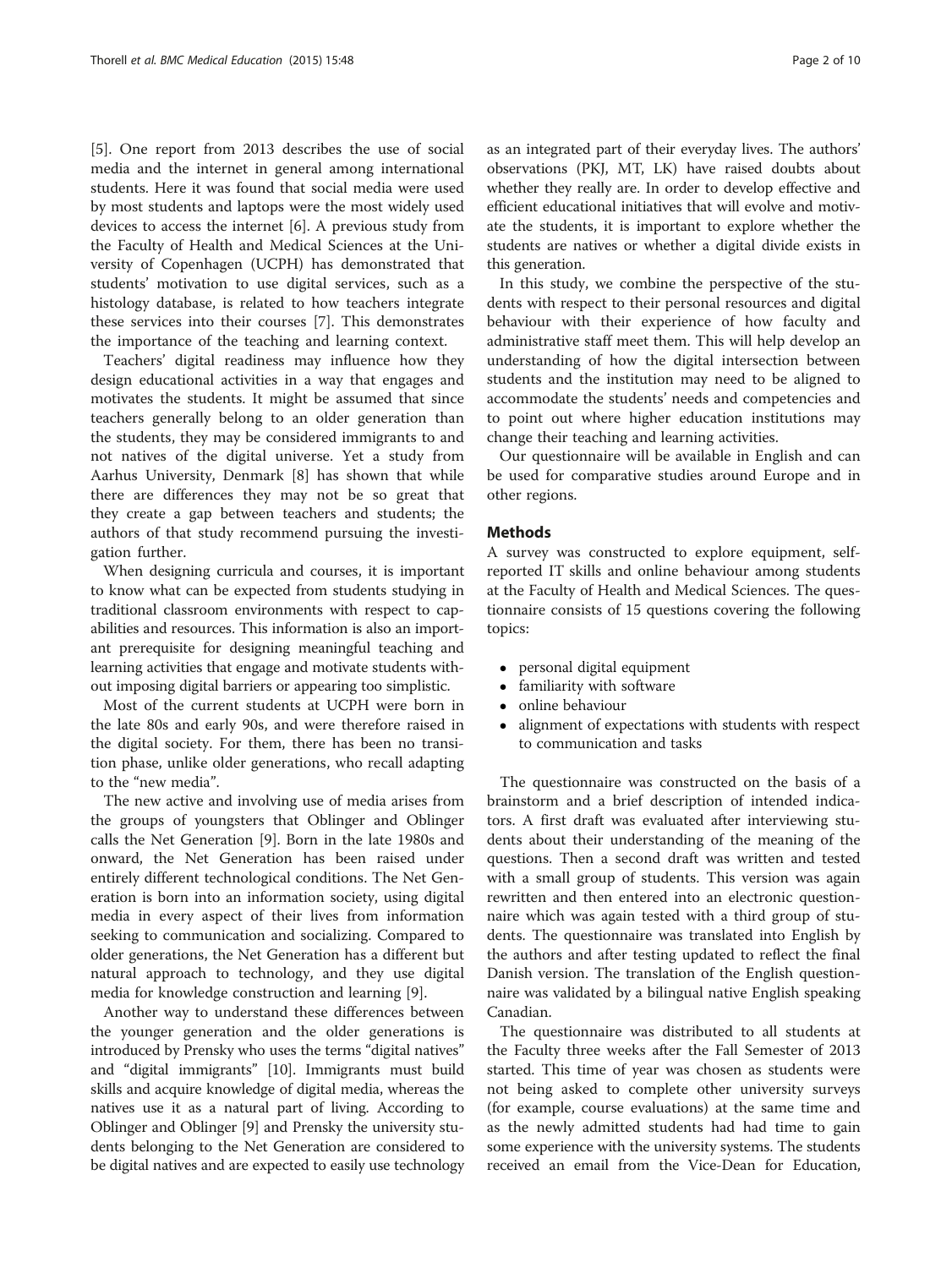asking them to fill in the survey. The email contained two links; one to the Danish version and one to the English version for the international students. After one and two week's reminders were sent to non-respondents and after three weeks the survey was closed. The students were also informed and asked to fill in the survey through the Faculty information system on electronic screens placed around campus and on the intranet.

The survey was send to all Bachelor's and Master's Students, both full-time and part- time: in total, 9134 students. Sixty-three emails bounced due to administrative errors. A total of 1165 (12.8%) students answered the survey fully or partially. For background data see Table 1.

#### Ethics

In this study, no biological material or medical devices were used and the participants were not subjected to any kind of diagnostics or treatment. Consequently, approval from the Danish National Committee on Health Research Ethics (Den Nationale Videnskabsetiske Komite), was not required, which is the case for all studies only involving interviews and questionnaires [\[11\]](#page-9-0).

|  | Table 1 Distribution and characteristics of students on educations at the Faculty of Health and Medical Sciences |
|--|------------------------------------------------------------------------------------------------------------------|
|--|------------------------------------------------------------------------------------------------------------------|

| Study program                                                             | Number of respondents<br>Total<br>students (N = answered fully (answered partially)) |                | Response<br>rate | Age, | Age,<br>mean std dev |        | Gender, F Gender, M |
|---------------------------------------------------------------------------|--------------------------------------------------------------------------------------|----------------|------------------|------|----------------------|--------|---------------------|
| <b>Bachelor</b>                                                           |                                                                                      |                |                  |      |                      |        |                     |
| Medicine                                                                  | 1741                                                                                 | 261(8)         | 15.0%            | 23,3 | 3,9                  | 59,5%  | 40,5%               |
| Pharmacy                                                                  | 788                                                                                  | 87 (15)        | 11.0%            | 22,2 | 3,5                  | 77,5%  | 22,5%               |
| Veterinary Medicine                                                       | 597                                                                                  | 94(3)          | 15.7%            | 23,8 | 5,1                  | 88,7%  | 11,3%               |
| <b>Biomedical Engineering</b>                                             | 332                                                                                  | 7(2)           | 2.1%             | 24,0 | 2,7                  | 33,3%  | 66,7%               |
| Dentistry                                                                 | 297                                                                                  | 46(3)          | 15.5%            | 24,3 | 6,4                  | 81,6%  | 18,4%               |
| Public Health                                                             | 205                                                                                  | 25             | 12.2%            | 22,6 | 3,5                  | 92,0%  | 8,0%                |
| Dental Hygienist                                                          | 197                                                                                  | 23(2)          | 11.7%            | 24,8 | 5,1                  | 88,0%  | 12,0%               |
| Molecular Biomedicine                                                     | 165                                                                                  | 23(1)          | 13.9%            | 22,1 | 1,9                  | 50,0%  | 50,0%               |
| Health Informatics                                                        | 156                                                                                  | 24             | 15.4%            | 25,3 | 10,0                 | 45,8%  | 54,2%               |
| <b>Master</b>                                                             |                                                                                      |                |                  |      |                      |        |                     |
| Medicine                                                                  | 2009                                                                                 | 271 (10)       | 13.5%            | 26,8 | 3,3                  | 59,8%  | 40,2%               |
| Veterinary Medicine                                                       | 533                                                                                  | 68 (4)         | 12.8%            | 26,5 | 3,2                  | 91,7%  | 8,3%                |
| Pharmacy                                                                  | 412                                                                                  | 47(1)          | 11.4%            | 24,9 | 1,9                  | 81,3%  | 18,8%               |
| Public Health                                                             | 208                                                                                  | 24             | 11.5%            | 25,7 | 1,4                  | 87,5%  | 12,5%               |
| Dentistry                                                                 | 178                                                                                  | 15(4)          | 8.4%             | 25,1 | 1,4                  | 78,9%  | 21,1%               |
| Molecular Biomedicine                                                     | 133                                                                                  | 14             | 10.5%            | 25,0 | 1,3                  | 78,6%  | 21,4%               |
| Pharmaceutical Sciences<br>(specialization in medical sciences)           | 122                                                                                  | 13(1)          | 10.7%            | 25,8 | 2,4                  | 78,6%  | 21,4%               |
| Human Biology                                                             | 107                                                                                  | 9(2)           | 8.4%             | 25,4 | 1,5                  | 72,7%  | 27,3%               |
| Health Science                                                            | 92                                                                                   | 13             | 14.1%            | 32,3 | 3,5                  | 76,9%  | 23,1%               |
| Environmental Chemistry and Health                                        | 56                                                                                   | $\overline{2}$ | 3.6%             | 24,1 | 0,2                  | 100,0% | 0,0%                |
| Global Health                                                             | 35                                                                                   | 5(1)           | 14.3%            | 24,6 | 0,7                  | 66,7%  | 33,3%               |
| Health Informatics                                                        | 32                                                                                   | 8              | 25.0%            | 25,5 | 3,4                  | 62,5%  | 37,5%               |
| Pharmaceutical Sciences (specialization 31<br>in pharmaceutical Sciences) |                                                                                      | 3              | 9.7%             | 26,6 | 0,8                  | 33,3%  | 66,7%               |
| Medical Chemistry                                                         | 17                                                                                   | 5(1)           | 29.4%            | 24,5 | 0,9                  | 33,3%  | 66,7%               |
| Part-time master                                                          |                                                                                      |                |                  |      |                      |        |                     |
| Public Health                                                             | 71                                                                                   | $\overline{4}$ | 5.6%             | 44,8 | 7,0                  | 100,0% | 0,0%                |
| Master of Disaster                                                        | 59                                                                                   | 9              | 15.3%            | 31,1 | 3,3                  | 33,3%  | 66,7%               |
| International Health                                                      | 38                                                                                   | $\overline{7}$ | 18.4%            | 33,5 | 9,1                  | 42,9%  | 57,1%               |

For each education the tables lists the number of respondents, response rate, average age and standard deviation of age in years and the frequency of females and males given in percent.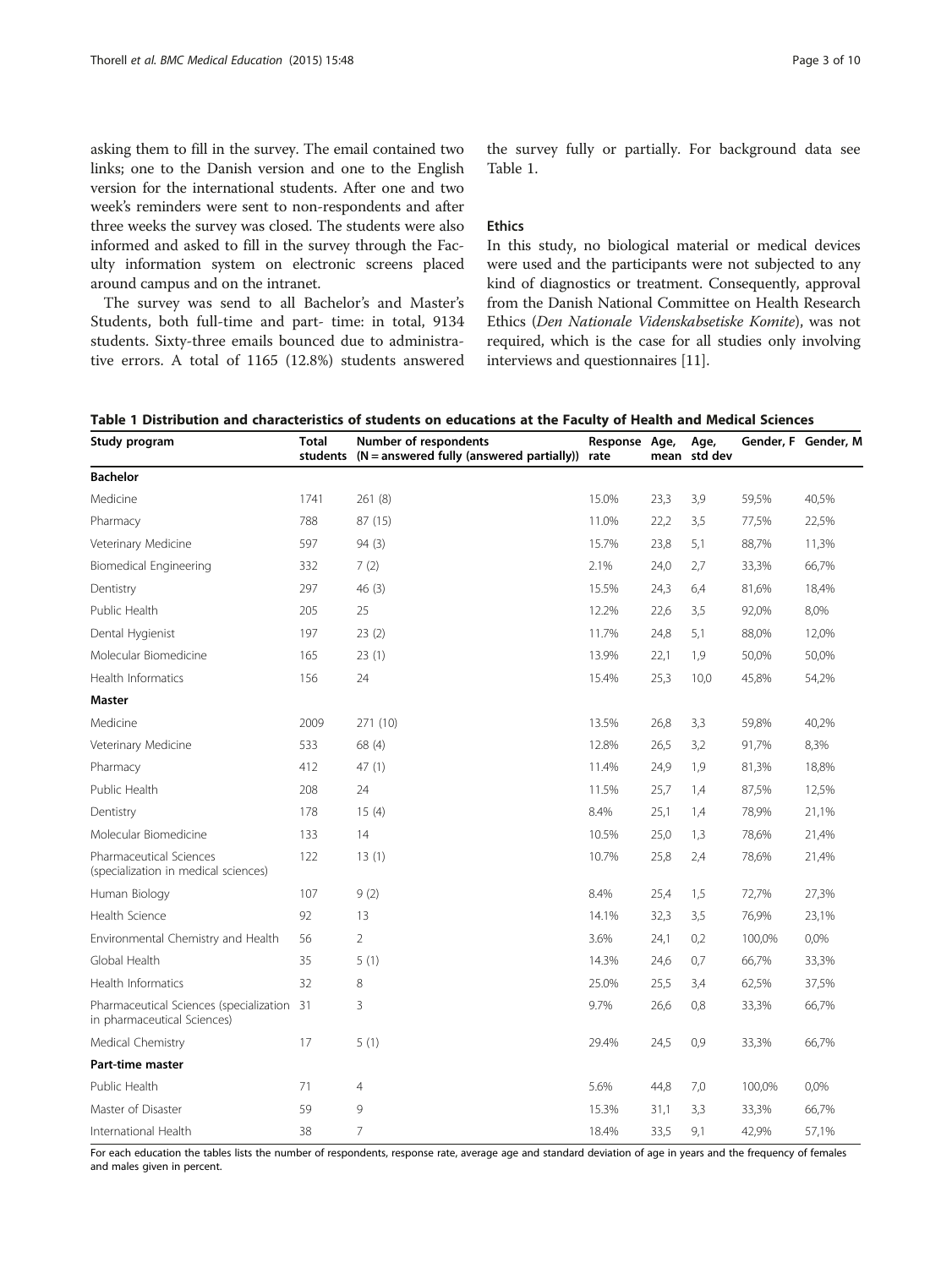This was confirmed by presenting the protocol to the Regional Ethical Committee (protocol number VEK H-2-2013-FSP64). Data was anonymous and handled according to the Danish Data Protection Law; therefore a registration with the Danish Data Protection Agency was not required.

#### Statistical analyses

Descriptive statistics are presented as mean values with standard deviations (Std dev) for numeric data and percentages for categorical data. Categorical outcomes (e.g. the use of smartphones) are compared using Chi-sq tests (Pearson) and numerical responses (e.g. age) are compared using t-tests. Association between numeric variables is expressed by linear regression. A significance level of 5% was employed throughout. Statistics were analysed using SData version 6.

#### Results

#### Personal digital equipment

A considerable number of students have a smartphone with the most common operative systems installed (Table 2). Part-time Master's students differ in their preference for smartphones, as only 79.5% have one (confidence interval: 72.1-87.9%); 50.7% have an android-based phone in contrast to full-time students, of whom only 35% have an android-based phone. Female students have a higher usage of smartphones (88.2%) compared to male students  $(83.1\%)$  (p = 0.019); there is no age difference  $(p = 0.47)$ . Almost all students have a laptop and only one-fifth of the students have a stationary PC. The operating systems were primarily Windows and IOS.

Only 77.6% report accessing the internet with their smartphones; 91.3% report doing so with their laptops. One quarter of the laptops have a battery lifetime of more than six hours. Forty-three percent of the laptops have a battery lifetime of less than four hours.

#### Familiarity with software

Sixty-nine percent of all students reported that they were familiar with apps (scores four or five on a fivepoint Likert scale). Sixty-nine percent of the smartphone users have downloaded at least one new app in the last month; 77% hardly ever get help from others with download, as opposed to 8% that almost always get help from

others. As for settings, 75% never get help from others and 6% always get help from others with settings. There appeared to be no correlation between age and familiarity with apps  $(p = 0.274)$ .

Most students are familiar with word processing while fewer are familiar with spreadsheets (Table [3](#page-4-0)). There is a high negative correlation between age and familiarity with word processing (linear regression coeff.  $= -1.62$ ; p < 0.0001), demonstrating that the younger students were most familiar with the software. In contrast, no significant correlation is seen between the level of study and familiarity with word processing  $(p = 0.63)$ . There is a weak negative correlation between familiarity with spreadsheets and age (linear regression coeff.  $= -0.3$ ;  $p < 0.05$ ).

Only one quarter of all students are familiar with reference management software (Table [3\)](#page-4-0). Interestingly in the Master programs the familiarity of reference programs was higher ranging up to respectively 44% for medicine and 42% for public health. Also 45% of parttime Master's students reported that they were familiar with reference management software. These observations are supported by a positive correlation between familiarity with reference software and age (linear regression coeff. =  $0.55$ ; p <  $0.0001$ ).

Furthermore 69% of all students reported that they never used advanced software (e.g. virtual microscopy or Chemdraw) in connection with their studies. Male students used advanced software slightly more often than female students (Mean 1.6 vs. 1.2 (Std dev 1.8 vs. 1.6) (7-point Likert scale),  $p < 0.0001$ ; see Additional file [1](#page-8-0), Q5). Conversely, no significant correlation is seen between age and the use of advanced IT programs ( $p = 0.12$ ).

#### Online behaviour

Students have multiple search options at their disposal when searching for information in relation to their assignments; a large percentage (86%) use non-academic wide search engines such as Google, whereas a small percentage (27%) use narrow search engines such as Google Scholar. More than half of the students use more dedicated academic services such as PubMed (65%) and library search engines (55%).

In relation to their studies, 53% of the students use social networks such as Facebook on a daily basis, whereas only 1% use professional networks and microblogging

Table 2 Students' personal digital equipment categorized by device type and operating systems

|                 | Do have | Apple OS | Android | <b>Windows</b>           | Linux                    | Other                    | Do not have |
|-----------------|---------|----------|---------|--------------------------|--------------------------|--------------------------|-------------|
| Smartphone      | 86.5%   | 61.3%    | 36.4%   | 2.3%                     | $\overline{\phantom{a}}$ | .3%                      | 0.2%        |
| None-smartphone | 13.3%   | -        | $\sim$  | $\overline{\phantom{a}}$ | $\sim$                   | $\overline{\phantom{a}}$ |             |
| Stationary PC   | 18.3%   | 16.2%    | $\sim$  | 82.9%                    | 1.0%                     | 0.0%                     | 81.7%       |
| Laptop          | 98.3%   | 41.2%    | $\sim$  | 57.9%                    | 0.9%                     | 0.0%                     | .7%         |
| Tablet          | 28.0%   | 78.0%    | 15.2%   | 6.8%                     | $\overline{\phantom{a}}$ | 0.0%                     | 72.0%       |
|                 |         |          |         |                          |                          |                          |             |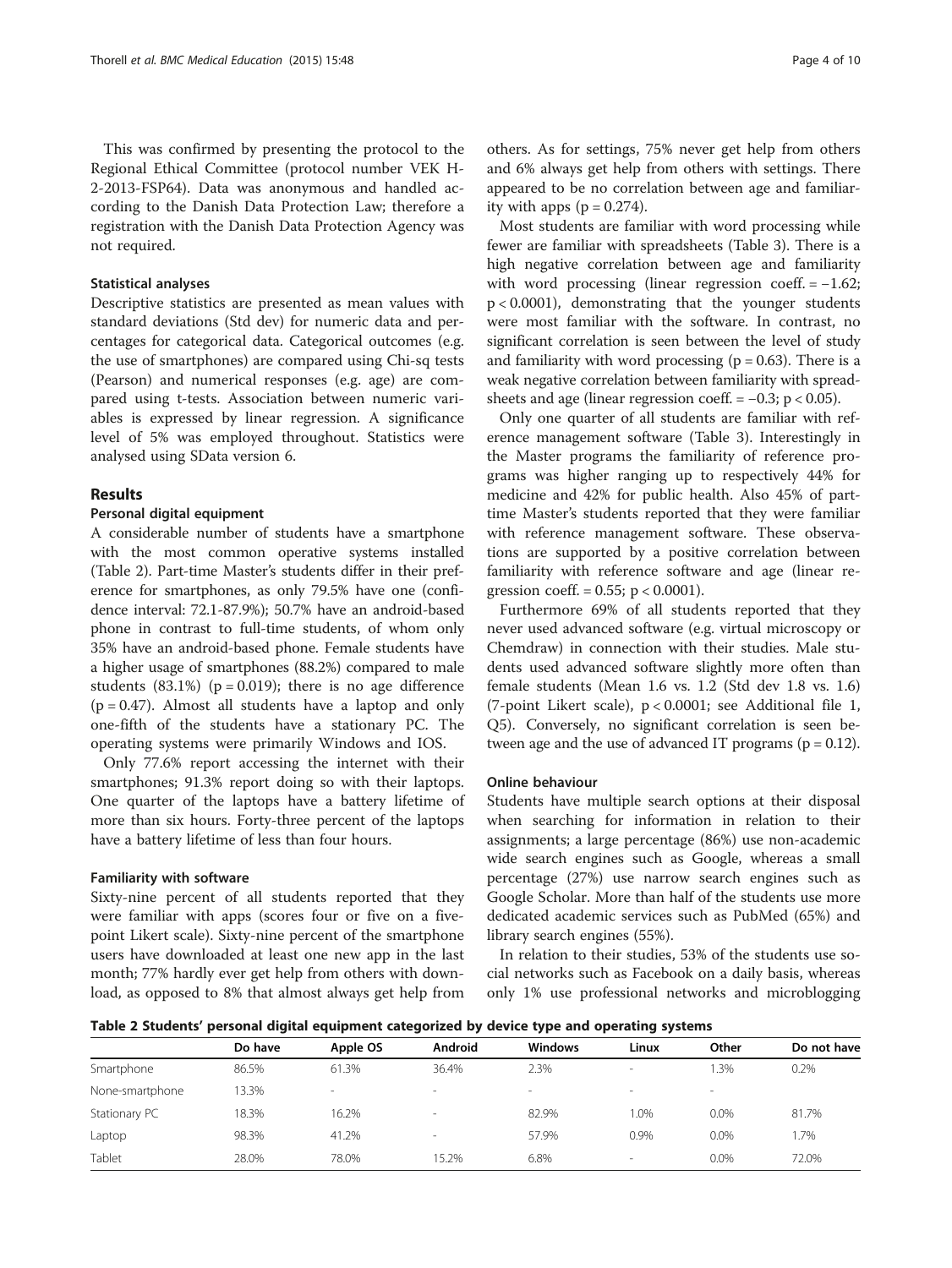|                               | Not at all (1) | (2)   | Somewhat (3) | (4)   | Very $(5)$ |
|-------------------------------|----------------|-------|--------------|-------|------------|
| Word processing (e.g. Word)   | 0.2%           | 0.3%  | 3.2%         | 20.7% | 75.7%      |
| Spread sheet (e.g. Excel)     | 3.1%           | 8.6%  | 29.3%        | 27.1% | 31.9%      |
| Apps for smartphones          | 8.2%           | 5.5%  | 16.9%        | 23.3% | 46.1%      |
| Reference management software | 41.1%          | 13.6% | 21.9%        | 14.9% | 8.5%       |
| Redirection of UCPH mail      | 29.3%          | 16.2% | 20.8%        | 13.9% | 19.8%      |

<span id="page-4-0"></span>Table 3 Familiarity with software and redirection of university emails received in the university portal to a personal email account

such as LinkedIn and Twitter. Seen from another point of view the percentages of students never using social networks, professional networks and microblogging are 6%, 61% and 76% respectively. Furthermore, 16% use multimedia services such as YouTube and Instagram on a daily basis, while 19% reported that they never used them.

Male students had a lower use of social networks compared to female students. (Mean 4.5 vs. 4.9 (Std dev 1.9 vs. 1.8) (seven-point Likert scale) p < 0.01; see Additional file [1,](#page-8-0) Q5). In contrast, male students had a higher use of microblogging (Mean 0.6 vs. 0.4 (Std dev 1.3 vs. 1.0) (seven-point Likert scale)  $p = 0.01$ ; see Additional file [1](#page-8-0), Q5), and multimedia services (Mean 3.2 vs. 2.8 (Std dev 2.1 vs. 2.1) (seven-point Likert scale),  $p < 0.01$ ; see Additional file [1](#page-8-0), Q5). There is no gender difference in the use of professional networks  $(P = 0.24)$ .

#### Online materials

use each of these services.

Male students refer to online materials more often than their female peers (Mean 2.8 vs. 2.5 (Std dev 2.0 vs. 2.0) (seven point likert scale)  $p < 0.01$ ; see Additional file [1](#page-8-0), Q5).

There was a negative correlation between age and use of social networks (−0.69; p < 0.0001) and a positive correlation between age and use of professional networks (0.64; p < 0.0001). There was a weak positive correlation between age and use of microblogging  $(0.42; p = 0.001)$ and no correlation between age and use of multimedia services. There was a weak positive correlation between age and referral to online material  $(0.34; p < 0.001)$ .

Outside their studies, students use the digital services offered by the Danish government and regions, such as the tax reporting platform, skat.dk (72.3%), the municipalities' communication platform citizen.dk, borger. dk (64.2%) and the health portal, sundhed.dk (47.9%) (Figure 1). A total of 78.6% hardly ever use professional networks and 92.6% never use microblogs. The age of users compared to those not using the services was higher for health portal (Mean 25.6 vs. 24.3 (Std dev 4.8 vs. 4.3); p < 0.0001) and news media (Mean 25.2 years vs. 24.3 years (Std dev 4.7 vs. 4.4); p < 0.01),

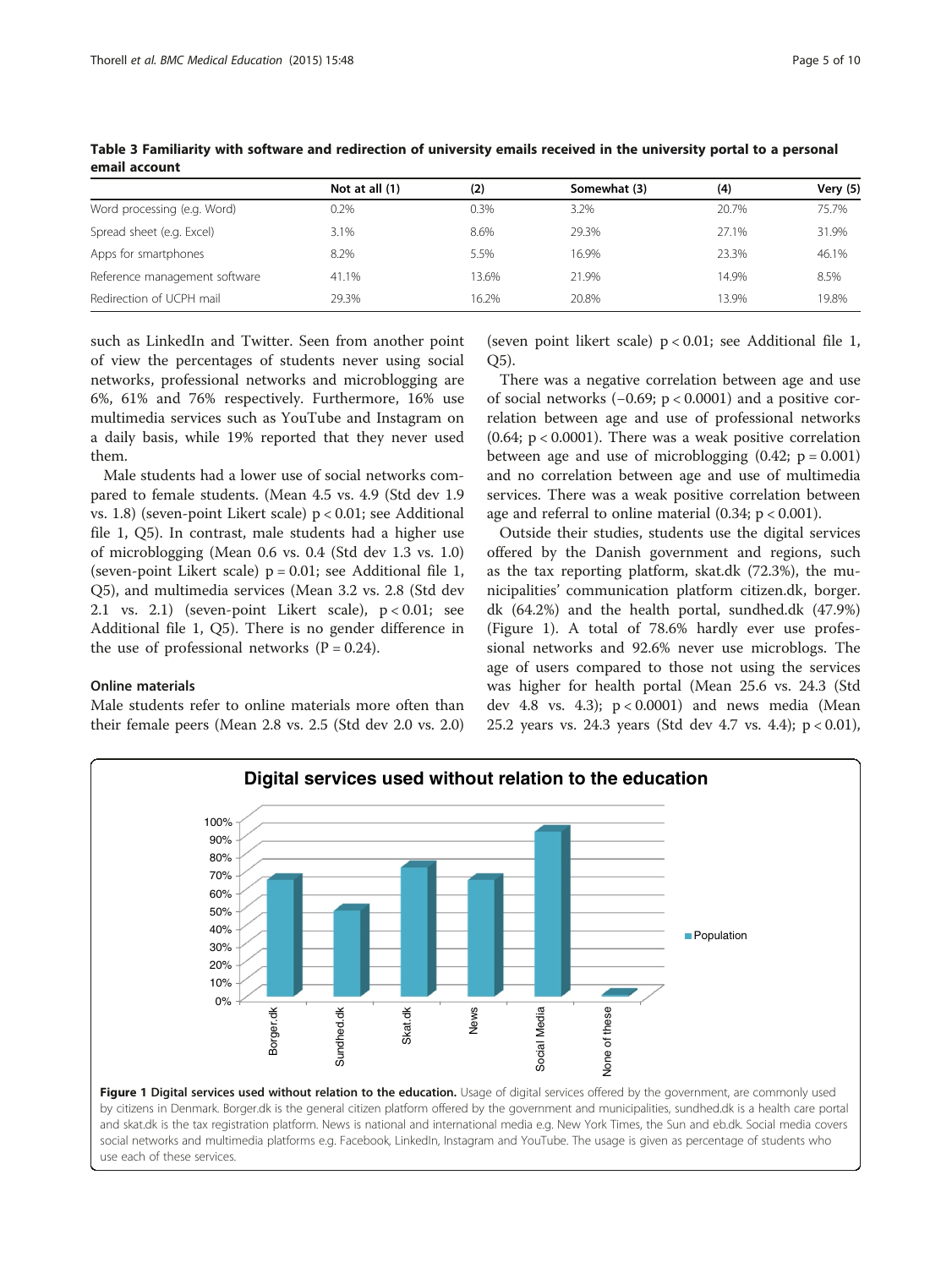whereas the age of users of social media was lower (Mean 24.7 years vs. 26.8 years (Std dev 4.3 vs. 7); p < 0.0001).

A higher percentage of male students use news media outside their studies than expected (chi2 = 20.889;  $p <$ 0.0001), whereas there is no gender difference for other services such as the citizen, health and tax portals as well as social media.

#### Alignment of expectations Communication

who use each of these services.

There is a similar use of SMS and chat when communicating with fellow students; 47.6% prefer SMS and 38.0% prefer chatting. Very few students prefer email as a way of communicating with fellow students (14.4%). For study work with fellow students a combination of various digital platforms are used (Figure 2), i.e. 80% use email, 73% use groups in social media (e.g. Facebook or LinkedIn) and 72% use file-sharing tools such as Dropbox. For communication with fellow students, females have a higher preference than males for SMS (49% vs. 44%) and chat (39% vs. 36%), whereas males had a higher preference than females for emails (19% vs. 12%)  $chi2 = 10.5769$ ;  $p = 0.005$ ), Additional file [1,](#page-8-0) Q9. The mean age of chat users is 23.8 (Std dev 3.7) years, of SMS users, 25 (Std dev 4.2) years and email users, 27.9 (Std dev 6.5). The youngest students (age group 18–22) use chat functions to a higher degree than email and SMS, whereas the group aged 22–27 has a higher use of SMS. The use of email tends to increase with age  $\text{(chi2} = 124.2, \, \text{p} < 0.001).$ 

#### Tasks

On the UCPH portal KUnet, students have access to the UCPH intranet, and thereby access to Self Service, the bulletin board, email and the UCPH learning management system (LMS), which is hosted by Itslearning Norway. The students are expected to use Self Service and email regularly, as email is the only form of written communication with the university. The students were asked how often they use the different services provided to them in the UCPH portal (Table [4](#page-6-0)); 78.5% answered that they use UCPH's LMS several times a week while 3.7% hardly ever use it. There is a higher use of the LMS among medical students in the Bachelor's program compared to the Master's program (Mean 5.3 vs. 4.0 (Std dev 1.0 vs. 1.5) (seven-point Likert scale), p < 0.0001; see Additional file [1,](#page-8-0) Q4). With regard to UCPH email, 71.4% of the students use it on a regular basis as opposed to 4.0% who rarely use it and 21.3% who use it two-four times a month. Only 34% know how to forward their UCPH emails to an email account of their own choice. For redirection of UCPH mail, a low positive correlation between familiarity and age was found (linear regression coeff. =  $0.25$ ; p <  $0.05$ ) with older students being slightly more likely to redirect their emails than younger students. Additional services in the UCPH portal are rarely used; only 16% use services such as the bulletin board and SelfService on a regularly basis. When working with fellow students, 14% use group rooms in the UCPH portal (MS Sharepoint®) and only 11.0% use group rooms in the LMS.



Email is used for asynchronous communication and document exchange between the students. The usage is given as percentage of students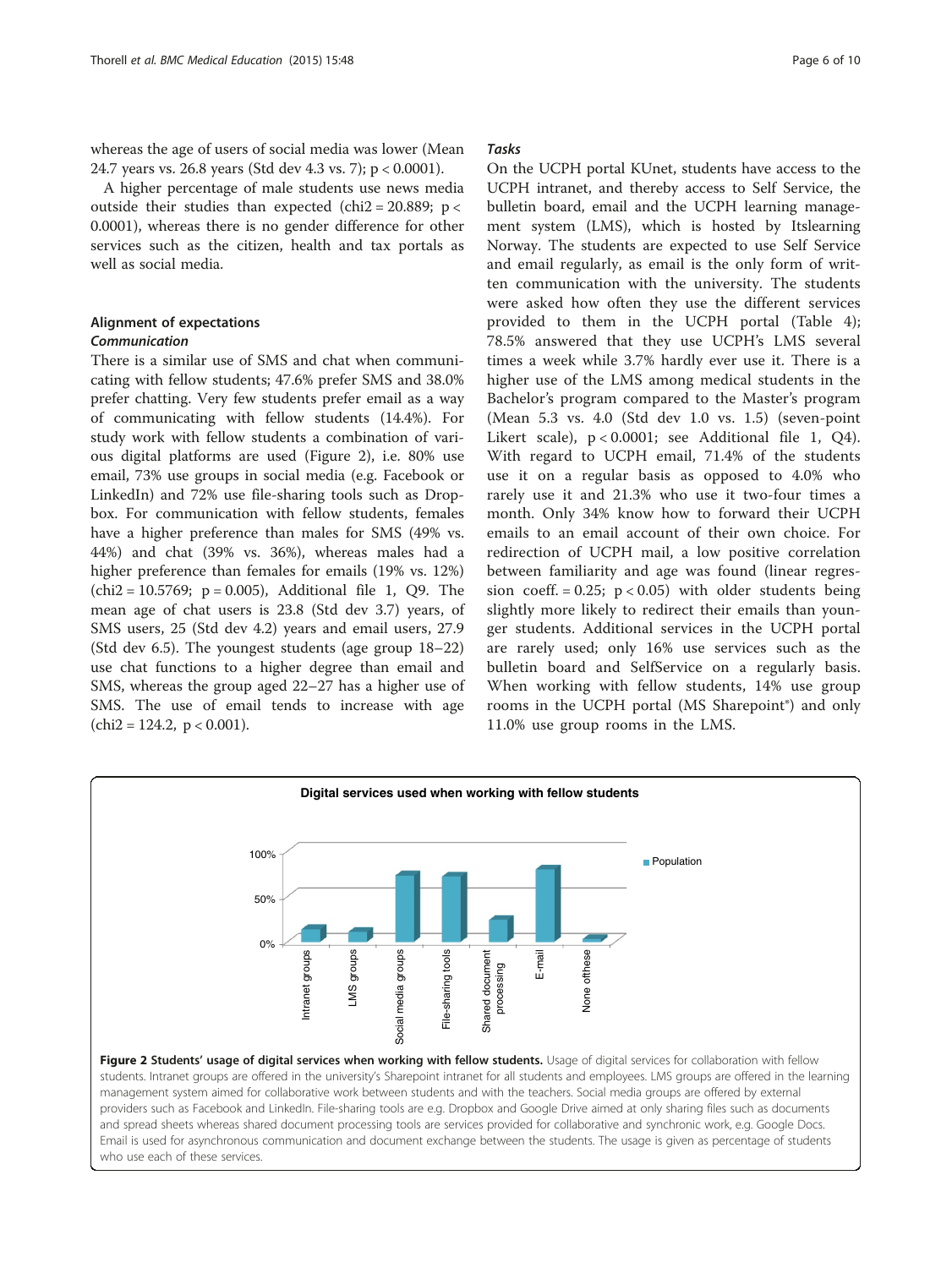|                                                        | Less than<br>monthly | Once a<br>month | Several times<br>a month | Once a week | Several times<br>a week | On a daily basis | Do not use |
|--------------------------------------------------------|----------------------|-----------------|--------------------------|-------------|-------------------------|------------------|------------|
| UCPH LMS                                               | 3.1%                 | 3.0%            | 7.1%                     | 7.8%        | 28.6%                   | 49.9%            | $0.7\%$    |
| UCPH mail                                              | 2.7%                 | 3.2%            | 6.4%                     | 15.0%       | 33.3%                   | 38.1%            | .3%        |
| UCPH portal's other functions<br>(e.g. bulletin board) | 10.9%                | 24.5%           | 26.5%                    | 19.2%       | 12.4%                   | 3.6%             | 3.1%       |

<span id="page-6-0"></span>Table 4 Students' use of digital key services for students at the university

Twenty-six percent of the students experience that their teachers use the LMS on a daily basis, whereas 38% experience that their teachers use the LMS several times a week. Only 3% find that the teachers do not use the LMS at all. Other services the students experienced teachers using once a month or less, are reference to online materials (73%), multimedia (80%), advanced software (84%) and social networks (90%).

Over half (53.4%) of the students believe that the IT incorporated in their studies is not sufficient to provide them with the necessary skills for their future profession.

#### **Discussion**

Most of the students who participated in this survey may be considered to belong to the generation of digital natives. In accordance with this, most of the respondents had a laptop and a considerable number had a smartphone. However, as we discuss in the following, it is surprising that the students cannot be considered to be fully digitalized and also that the symbiosis of digital natives and a university with digital resources does not seem to have resulted in a student population with digital expertise.

#### Personal digital equipment

The first prerequisite to create an effective and efficient digitally supported collaborative educational environment is that the students have digital mobile equipment and access to internet-based services when needed.

Nearly all students have laptops available and are able to use internet services either on their laptop or a smartphone. Therefore, students can reasonably be expected to use online material and participate in digital activities. This is already the case as all students are required to use the UCPH LMS and only communicate with the administration digitally. However, when it comes to the use of advanced learning technology, for example, apps, including clicker apps, the diverse landscape with students using two different operating systems on their computers and their smartphones imposes some challenges that the university must be aware of. It is difficult to plan to use smartphone-based activities as one sixth of the students do not have a smartphone, and of those who have a smartphone, one quarter needs assistance to some extent to download and configure new apps. Another issue is that although newer generations of laptops

and tablets are expected to have battery lifetime up to 10 hours or more, almost half of the students' laptops have a battery lifetime of less than four hours, which is not sufficient for a whole day of study activities. The university must provide power sockets in places where the students study and relax in order to ensure that they have sufficient access to digital services. The abundant use of laptops and smartphones for internet access is probably higher than the situation reported by Vanozzi & Bridgestock, who indicated that approximately 80% of students in Europe and 73% of students in the US are reported to access the internet primarily through their mobile devices [\[6](#page-9-0)]. In the present survey, students' primary use was not addressed; instead, the question concerned whether or not the devices were used for internet access and the numbers are therefore not fully comparable. The number of smartphone owners among medical students was higher than that found in the UK in 2012 [\[4](#page-9-0)] but in accordance with the reported number for medical students in Canada in 2011 [\[5](#page-9-0)]. The lower number in the UK in 2012 may be due to a difference between digital readiness and financial capacity among the UK students [[4\]](#page-9-0).

#### Familiarity with software

The second prerequisite for obtaining the benefits of a digitally supported educational environment is that the students are familiar with the software commonly and specifically used for academic work. Students enrolled at the university have completed high school, where they were expected to work with word processing and some calculation programs. At the university, the educational activities often require the use of word processing, spreadsheets and reference programs, e.g. for writing laboratory reports. It is noteworthy that although 96% are familiar with word processing and 59% are familiar with spreadsheets, only 23% are familiar with reference programs. The lack of familiarity with reference programs is a challenge for universities, as many students would benefit from using them. Often students are required to search for literature and manage citations when working on projects.

As students in the Master's programs in Medicine and Public Health have a higher degree of familiarity with reference programs than students in the Bachelor's programs, it may be expected that familiarity with reference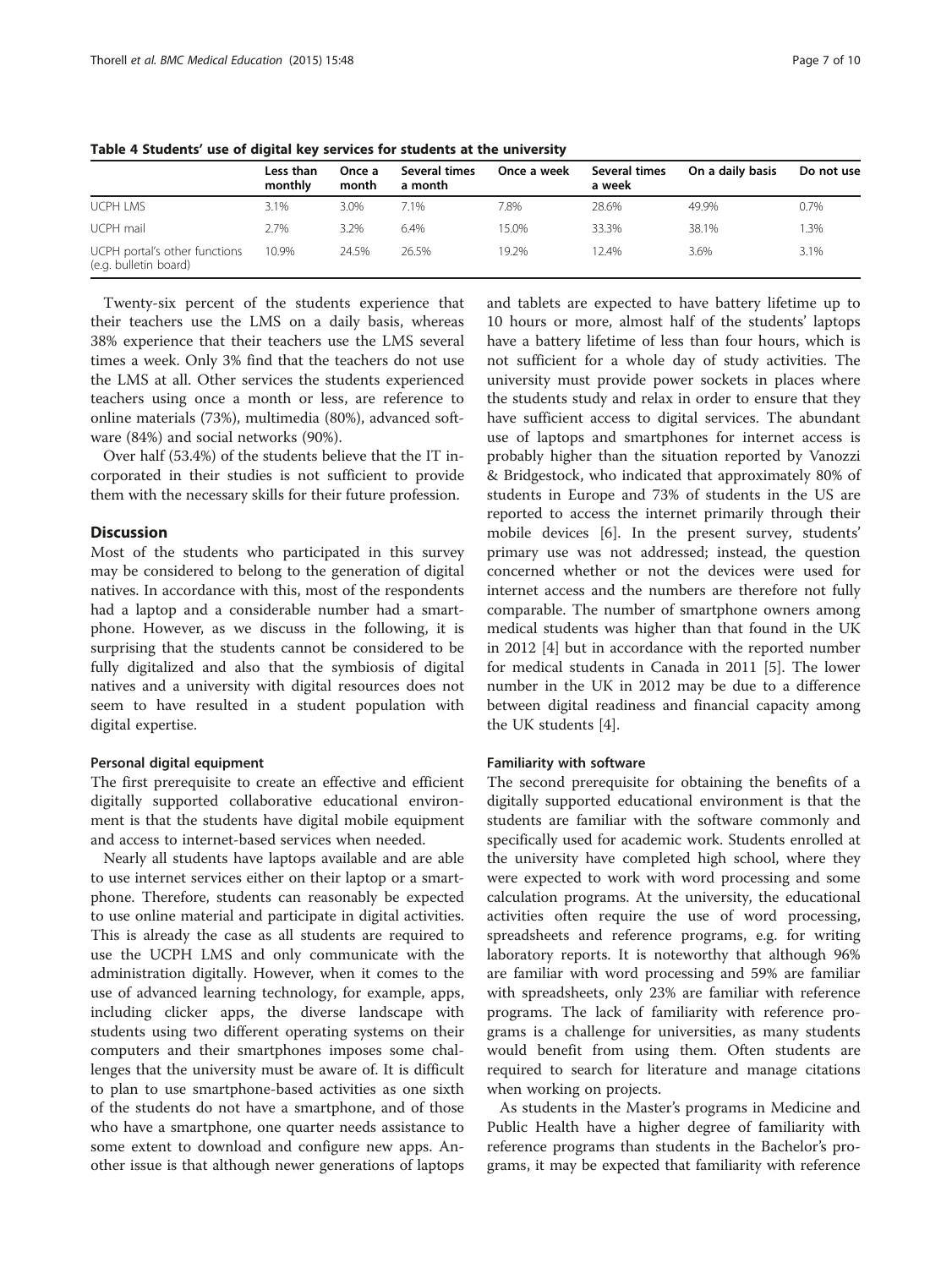programs generally increases over the course of their studies. However, the degree of familiarity is not satisfactory and it is surprising that digital natives do not use tools like these. Universities need to consider how educational activities can be planned systematically to develop academic digital competences.

#### Online behaviour

The third necessary student competence is the ability to acquire and use online information. Most people are familiar with broad search engines such as Google, Yahoo and Bing. In accordance with this, more than 90% of the UCPH students use Google in relation to their studies. Interestingly, only 55-65% use dedicated academic services such as PubMed and library search engines. These services may be more relevant to the academic tasks that the students are expected to perform. In line with this, more than 90% of students use social media such as Facebook or YouTube in general, but only a little more than half of the students use social networks such as Facebook in relation to their studies. It may be due to lack of relevance for the tasks being performed, but it may also be due to the students' perception of how digital services can be used academically in contrast to private use. Students' use of social media outside of their studies is in accordance with Vanozzi & Bridgestock [\[6\]](#page-9-0), where European students' use of LinkedIn, Twitter, Facebook and YouTube ranged from 74% to 84%. Students at UCPH apparently have a lower use of microblogs such as Twitter and professional networks such as LinkedIn. Our study distinguishes between students' use in relation to their studies and outside the studies and we have not been able to find other studies that make this distinction.

#### Alignment of expectations

The three domains of the students' personal equipment, familiarity with software and online behaviour are important prerequisites to understand the students' competences. A fourth domain is how the university as an organization can contribute to an alignment of the students' competencies and the services provided by the lecturers and the administration in order to create an educational environment that the students can benefit from. In this context it is important to understand how the students actually communicate and collaborate with each other and the lecturers and how they currently use the existing services provided by the university. On the basis of this knowledge it will be possible to suggest how the lecturers and administrative staff should address the students and how future services should be designed.

Our results show that a majority of students use email along with social networks and file sharing tools when working with fellow students. Interestingly, for

communicating with fellows the students preferred SMS and chat rather than emails. This reflects the general change in society in how communication tools and services are used. According to the Danish Business Authority, the use of SMS has decreased by 13% in 2013, whereas the use of MMS has increased by 37% [[12\]](#page-9-0).

Our data reveal that the university has not adapted its services, approaches to teaching and learning and mindset to the digital natives. Therefore, the university is not accommodating the students' needs and preferences in communication, cooperation and ways of learning. The survey shows that a significant number of students use chat functions to communicate with student peers. As noted, UCPH has not adopted chat as a means of communicating with the students, or for that matter as a way for the students to communicate with the university. This form of communication stands in contrast to the rest of Danish society, which uses a more multichannel approach to information dissemination. Prensky highlights that natives are used to receiving information very quickly [\[10\]](#page-9-0); therefore, emails might be perceived negatively, as it may be frustrating to wait for a response.

It is difficult to keep up with the latest means of communication, but the study highlights the need for universities to be adaptable to new communication forms.

The digital natives work best in networks and require immediate feedback from lecturers They are used to working in parallel processes and multi-tasking and prefer visual rather than textual material [\[9,10\]](#page-9-0). According to Prensky, one of the biggest challenges in education today is that teachers speak an outdated language from the pre-digital age [[10](#page-9-0)]. This becomes a problem when they teach a generation that speaks an entirely new language.

For instance, in typical university learning environments, information remains mainly text-based, possibly mediated via a PowerPoint presentation or an intranet, but the advantages of a multimedia based content delivery are rarely considered. This is a poor way of using modern media and can be seen as a parallel to using a computer and word processor like a typewriter.

The students' relatively low familiarity with dedicated academic tools and lower use of social media in relation to their studies compared to outside their studies may be a result of a misalignment between students' and teachers' expectations of what is relevant to the learning process. When students experience that approximately 70% of their teachers do not use Facebook and that 50% do not use online material it is a signal that these services are not of relevance for the study program. The universities should consider whether social media may be relevant to incorporate in the study activities. One example is the use of LinkedIn, which may be an entry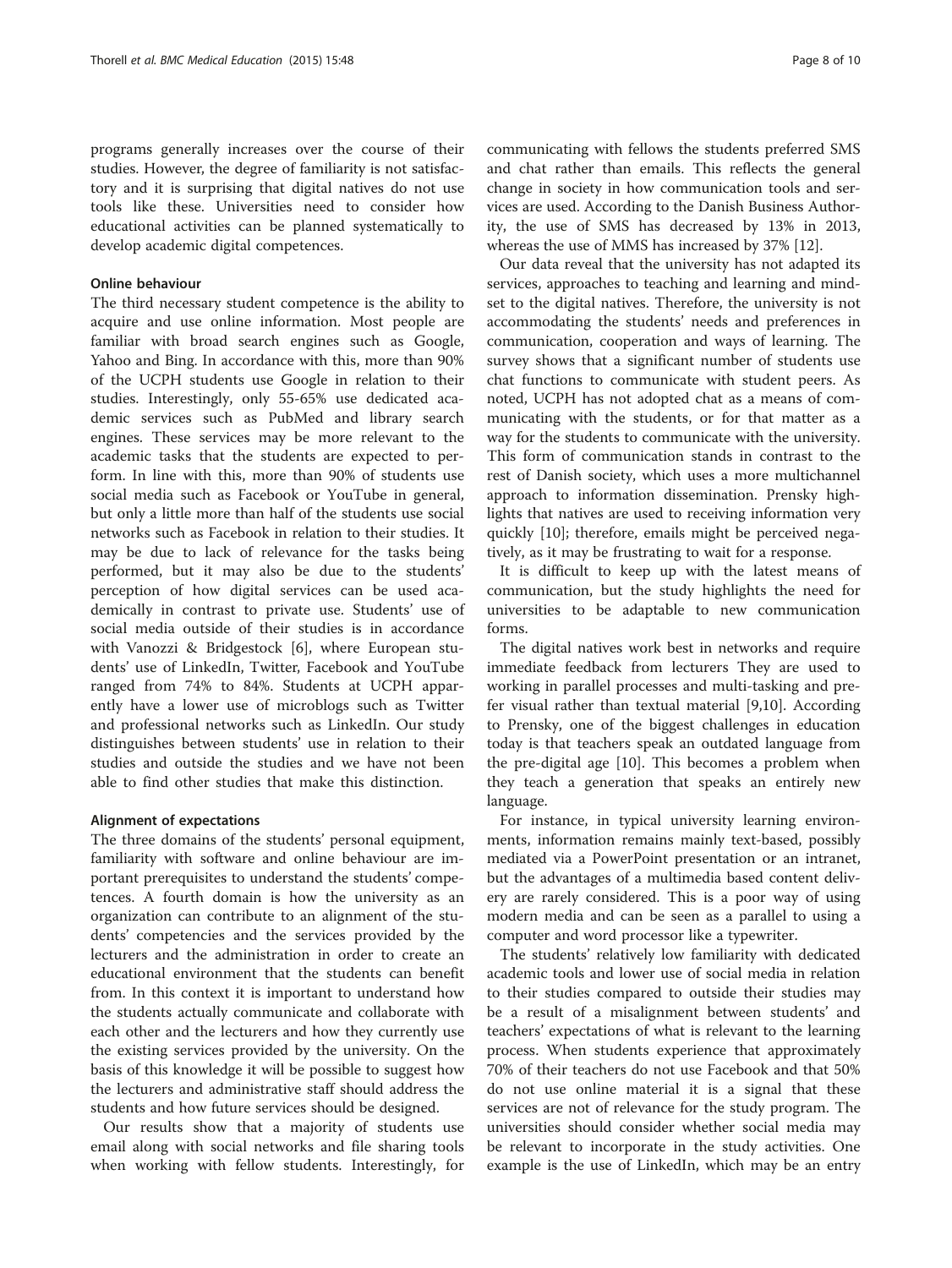<span id="page-8-0"></span>to job opportunities and a way to socially link to lecturers as well as their networks. The students are apparently not aware of this possibility, as 80% of the lecturers are not recognized by the students as LinkedIn users and only a few percent of the students are experienced LinkedIn users. Right now, the students at UCPH and many other universities are left to their own assessment of what is relevant for their studies and career and not surprisingly, more than half of the students (53.4%) believe that the IT incorporated in their studies does not provide them with the skills necessary for their future profession. They need guidance from both teachers and the university with respect to how they can use digital services effectively in their studies and what competencies they are required to have in their professional life. Universities cannot expect digital natives to be selfdirected learners who are able to navigate on their own without guidance or any other assistance. Therefore, it is important that lecturers align their expectations with those of the students and introduce the students to relevant academic digital services and tools as part of their teaching and learning activities. Moreover, they should consider whether it may be relevant to incorporate new media in their teaching as this digital universe is familiar to the students. This can be accomplished by integrating ICT requirements in the curricula.

Returning to the concept of digital natives, it is important to note that although the term makes them sound both competent and creative in their use of ICT, they have a mediatized approach to materials and how to find knowledge and there are significant differences within the group. Prensky refers to them as digitally divided [\[10](#page-9-0)]. What is important is not just basic knowledge of how to use ICT but also digital literacy, which includes the ability to adapt to new challenges and conditions in a rapidly changing digital world. This includes skills in critical information retrieval, data processing and the ability to take advantage of the diversity of digital media.

With this in mind, lecturers and the university need to address this challenge by both meeting the digital literate students with advanced learning technologies as well as offering services that will increase the digital literacy of those in need.

The lecturers need to incorporate ICT in the teaching and learning activities offered, for example, by using more visual media, providing feedback and setting up environments that allow students to develop their mediated approach to knowledge, materials and how to find it. Furthermore, it is the university's role to nurture the students' digital literacy, ensuring that the students obtain the necessary knowledge, skills and competencies to master media, information and communication processes.

#### Limitations of the study

One limitation which may be of major importance for the interpretation of the results is the relatively low Level of participation. Only approximately every eighth student responded to the questionnaire. As the survey was administered digitally an additional risk is that it is the most digitally literate that responded, and this could have led to an overestimation of the number of students who have computers and smartphones as well as of the level of digital competence and behaviour.. However, since our conclusions lean in the opposite direction, towards the notion that the students may need to be more digitally literate and do not appear to be fully digital natives, this may not be a problem. It should be noted that more than 1100 students from a variety of medical and science-related study programs, at different study levels and of different ages actually did participate.

#### Conclusions

Although a large percentage of the students that responded to the survey had access to the internet and basic software skills and used online services in their private lives, they lacked familiarity with the software and services that the lecturers expect them to use in relation to their study activities. The students experienced that teachers did not use digital services such as social media and professional networks or other internet resources, which apparently influenced their perception of their importance and thereby their usage of these services and resources in relation to their studies. The way the younger students communicate differed from the way communication takes place at the university and it is recommended that the university examines how the faculty and the administration can communicate with the students in ways they are familiar with.

#### Additional file

[Additional file 1:](http://www.biomedcentral.com/content/supplementary/s12909-015-0330-5-s1.pdf) Questionnaire. English version of questionnaire administered to students.

#### Abbreviations

UCPH: University of Copenhagen; LMS: Learning management system.

Competing interests The authors declare that they have no competing interests.

#### Authors' contributions

MT designed the study together with PKF and LK and created the bilingual questionnaires together with LK. MT also participated in data analysis together with PL, PKF and LK. MT drafted the manuscript together with PKF and LK. PL participated in the design, led the data collection and contributed with a critical review of the manuscript. TL contributed in the design of the data collection and analysis and with a critical review of the manuscript especially in the data handling and statistics. All authors read and approved the final manuscript.